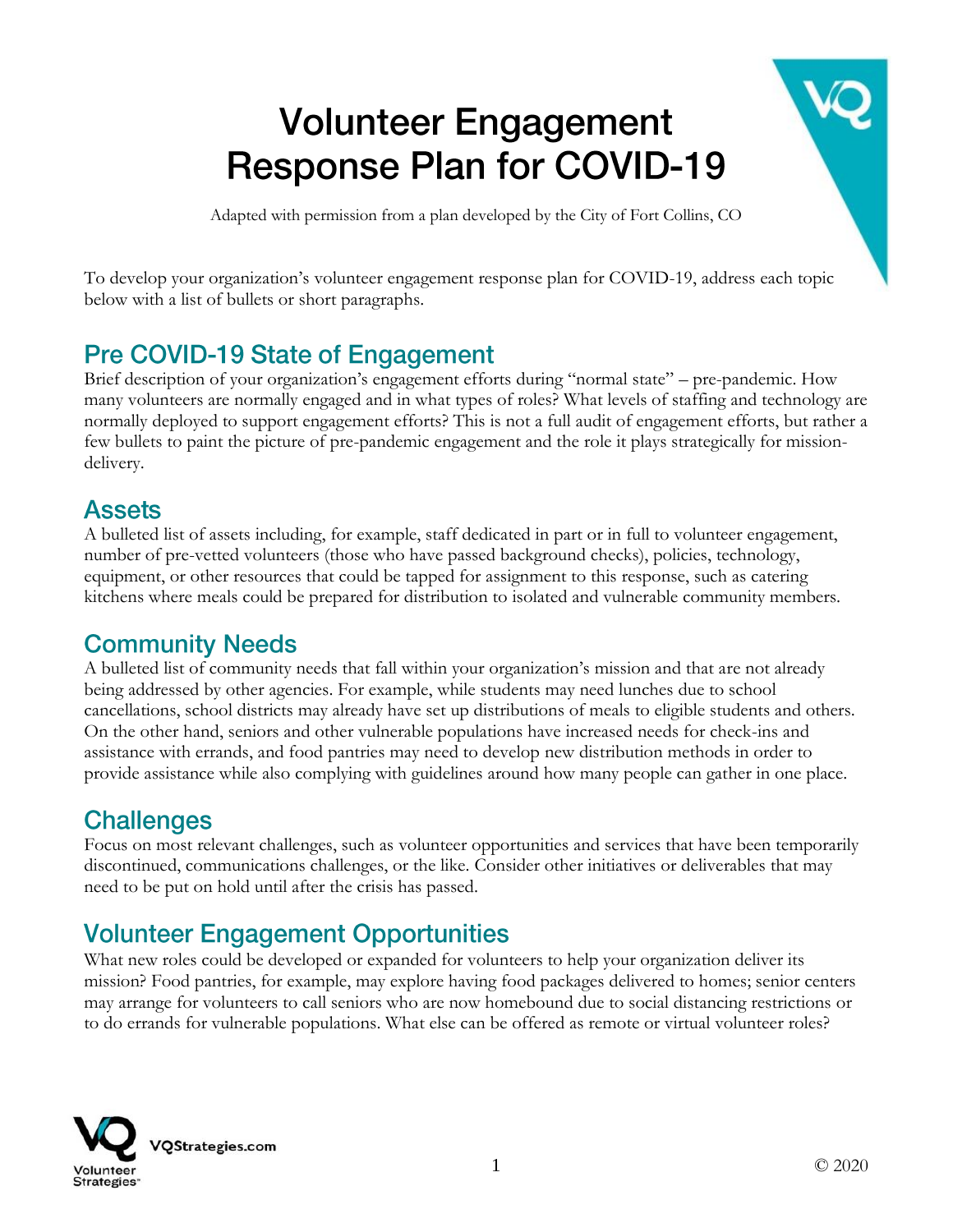#### **Needed Resources**

What resources would be needed to develop and support these new volunteer engagement opportunities as well as to sustain current roles that can continue? Consider support, space, funds, technology, and equipment.

### **Communications Plan**

Briefly draft both internal and external messaging (or indicate a timeline for developing it) and indicate where, with whom, and how it should be shared.

### **Action Plan and Timeline**

What needs to be done, by whom, and by when?

## **Check-in/Tracking Plan**

Who will be accountable for tracking progress? To whom and how often will progress be reported?

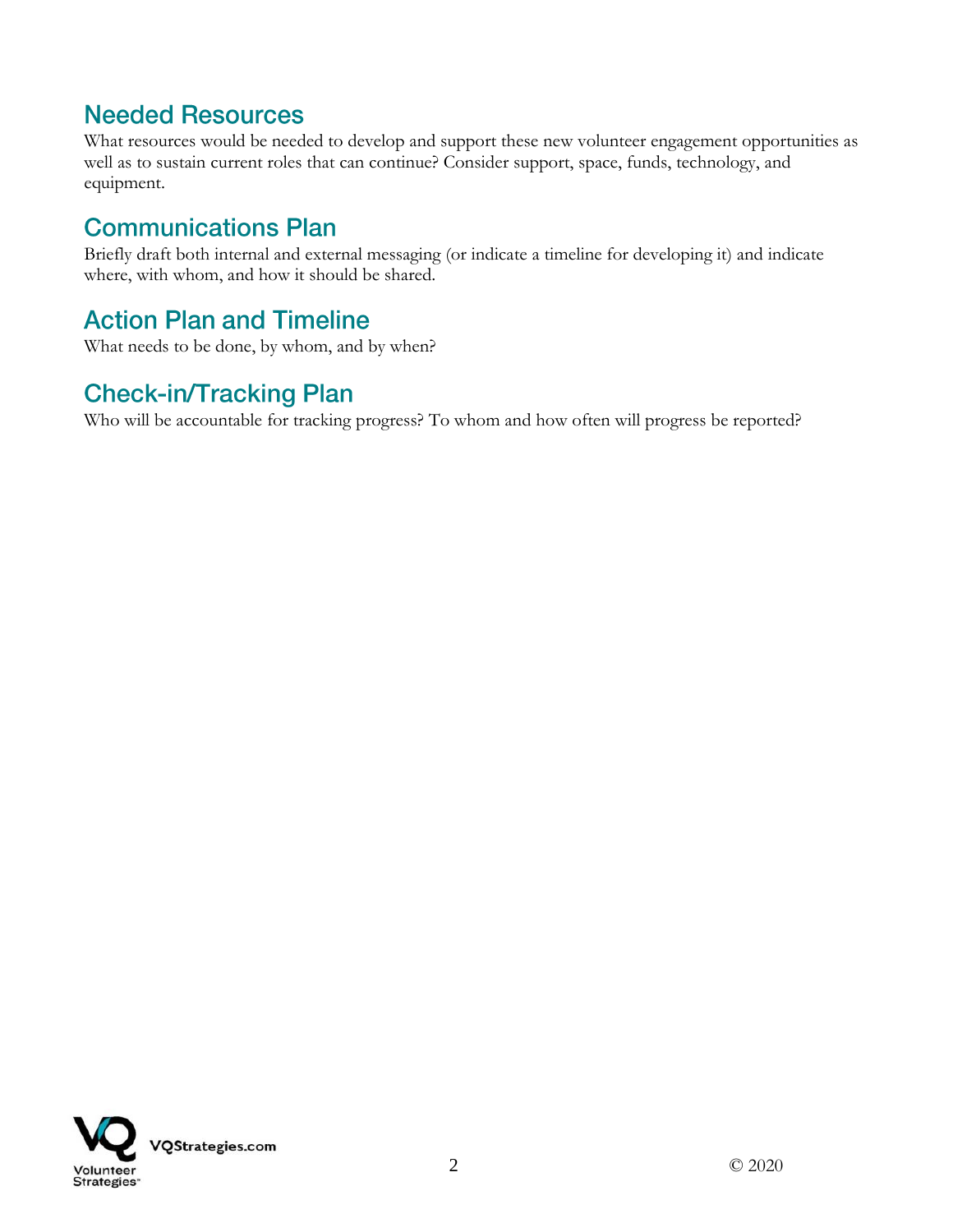## **Pre COVID-19 State of Engagement**

#### **Assets**

## **Community Needs**

### **Challenges**

# **Volunteer Engagement Opportunities**